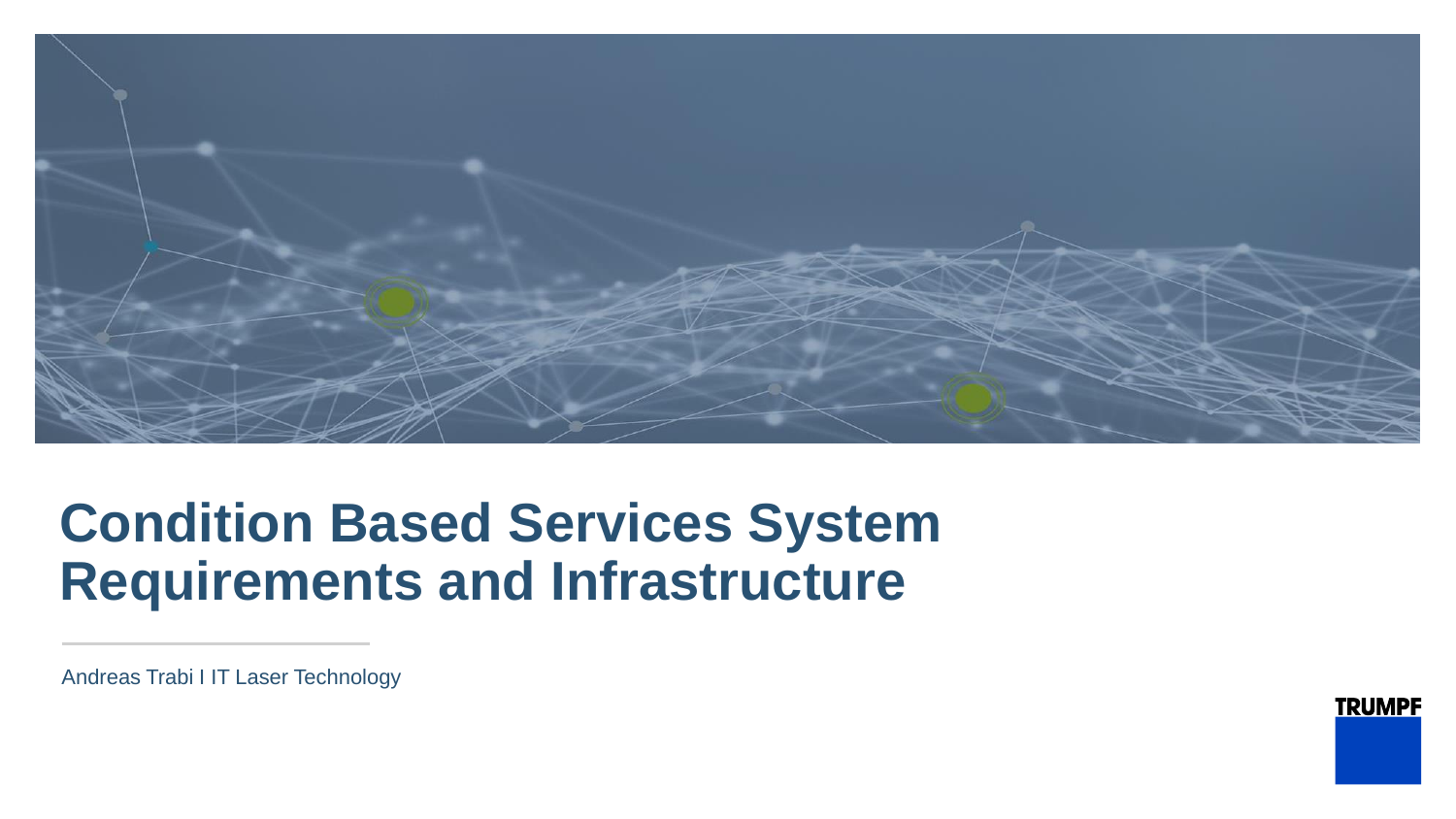## **Network and infrastructure**

## **Overview**

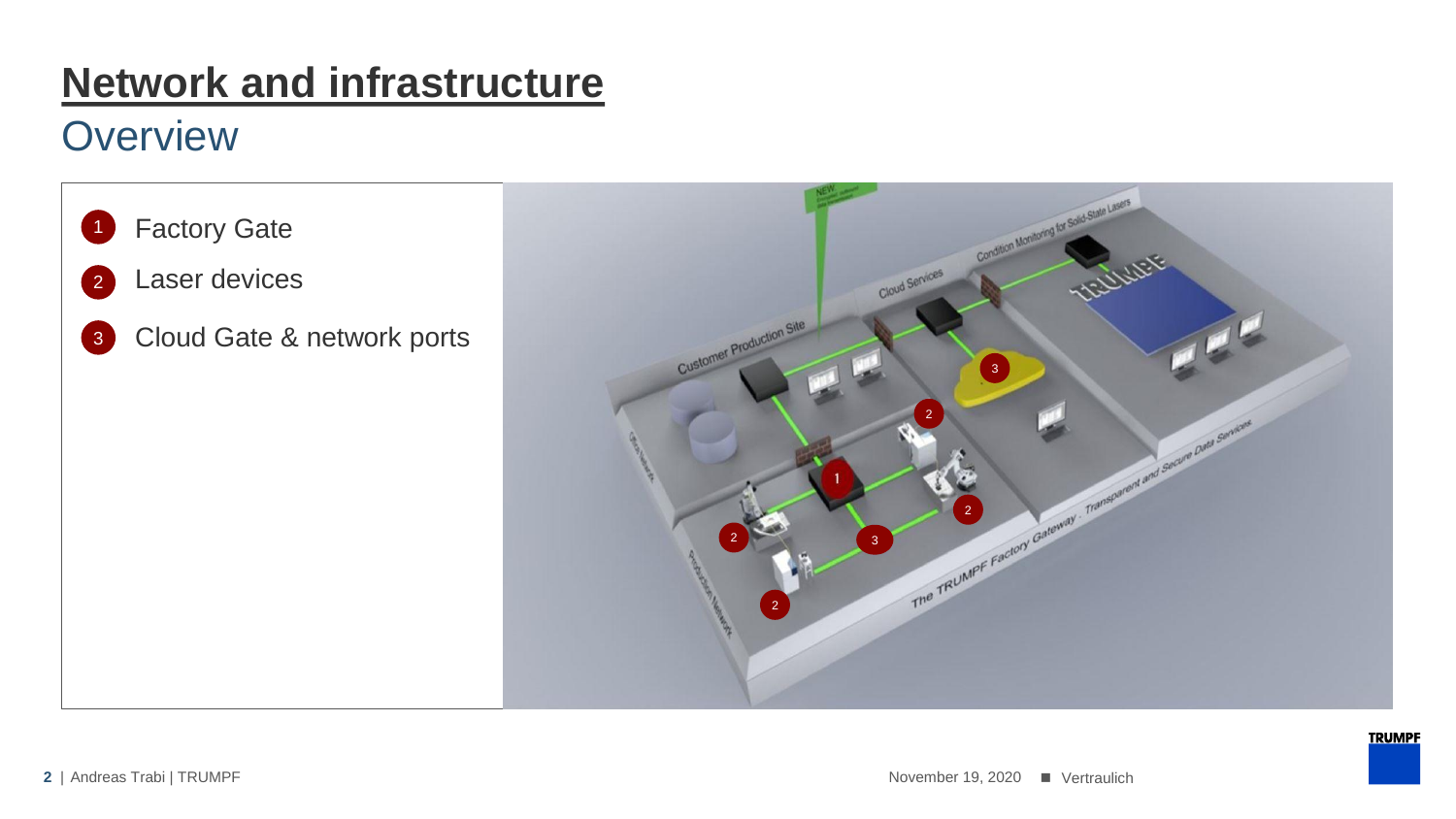## **System requirements**

## 1. Factory Gate

- The Factory Gate is a software, usually run on a PC or Virtual Machine (VM) provided by the customer
- The purpose of the Factory Gate is to
	- collect the laser condition monitoring data of all connected lasers
	- encrypt the condition monitoring data
	- send the encrypted data to TRUMPF
- Furthermore the Factory Gate is required to run the Smart View Services dashboard.
- Solely based on outbound http/https (ws/wss) communication: Port 80, Port 443
- No VPN tunnels necessary
- Scalable
- **Meshable**
- Runs on existing IT infrastructure

### Advantages of Factory Gate VM or PC for Installation of Factory Gate

Recommended for up to 30 laser devices

- Microsoft Windows 10 / Windows Server 2016 R2 or higher
- equivalents Windows Embedded-Systems
- Linux operating system with .NET Core 3.1. 50 GB memory space
- .NET Framework: 4.7.2 or higher
- .NET Core: 3.1.4 or higher
- ▪
- CPU: Intel i5 Quad Core CPU or better (minimum 2 cores) 1GHz or faster processor or SoC
- RAM: 4 GB RAM (recommended: each core 2 GB)
- Hard disk : 16GB for 32-bit OS or 20GB for 64-bit OS For a virtual machine: Hard disk with dynamic capacity or at least 64 GB memory capacity.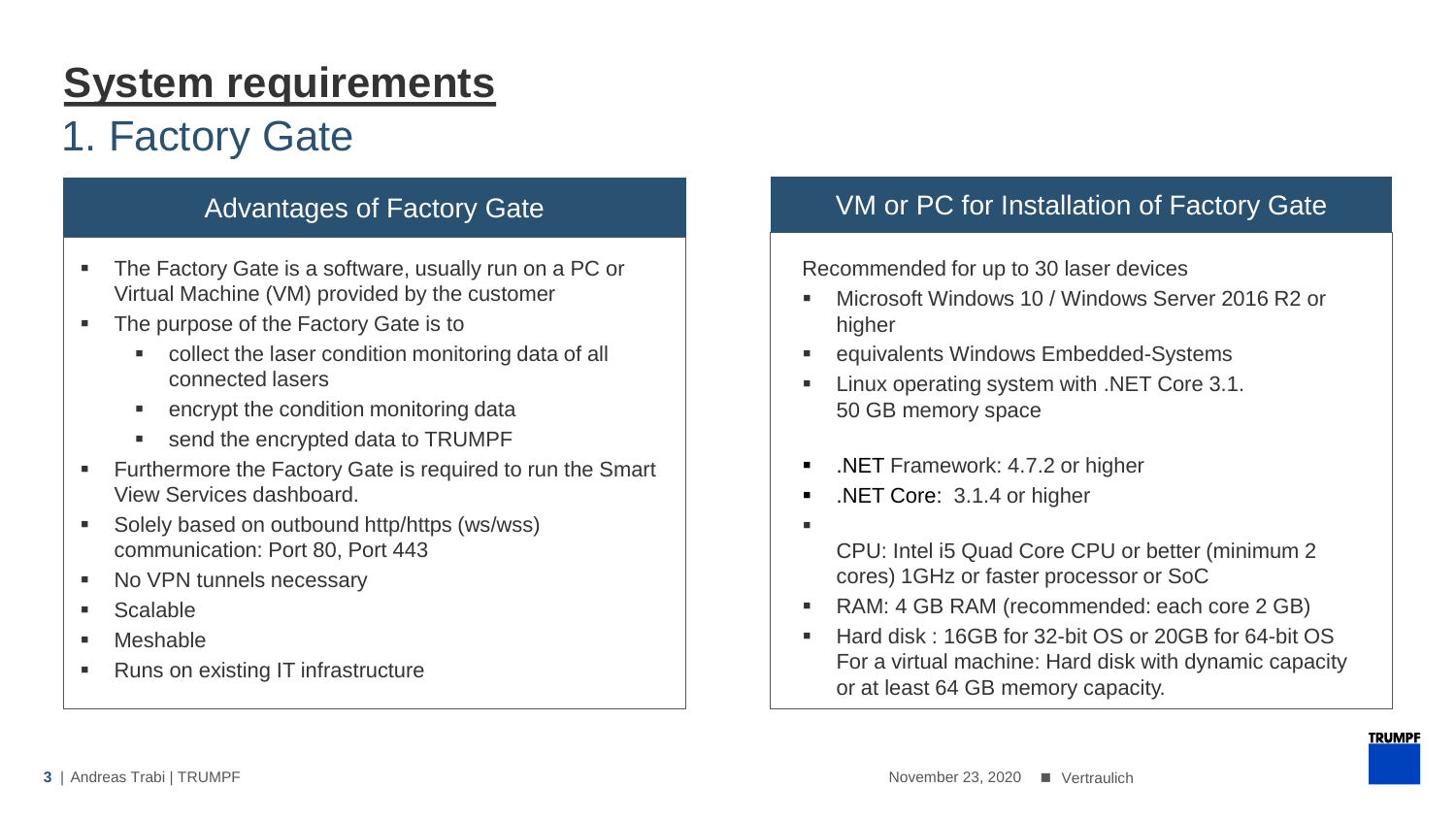## **System requirements**

## 2. Laser devices

■ Laser-Series

TruMark Series 1000, 3000, 5000 or 6000

- Operating System Windows 7 (32/64bit) + .NET Framework 4.0
- TruTops Mark No restrictions
- Firmware (min)
	- $\blacksquare$  TruMark 3330 CMU FW 1130
	- **E** TruMark 1110/1108 LCU1 FW 1090
	- **TruMark 5010/5008 LCU1 FW 4070**

## Marking Laser No. 2006 Solid State Laser

- Laser-Series TruDiode, TruDisk, TruMicro, TruPulse
- Hardware Control unit type CPX V1 - 4
- Software

TruControl 1000  $\geq$  1.50 (e.g. update if necessary)

### Exceptions:

For Laser-Series of TruDisk XXXX 2C and TruPulse the Service "Condition Monitoring" is not available because of missing Condition Monitoring Data-Export functionality.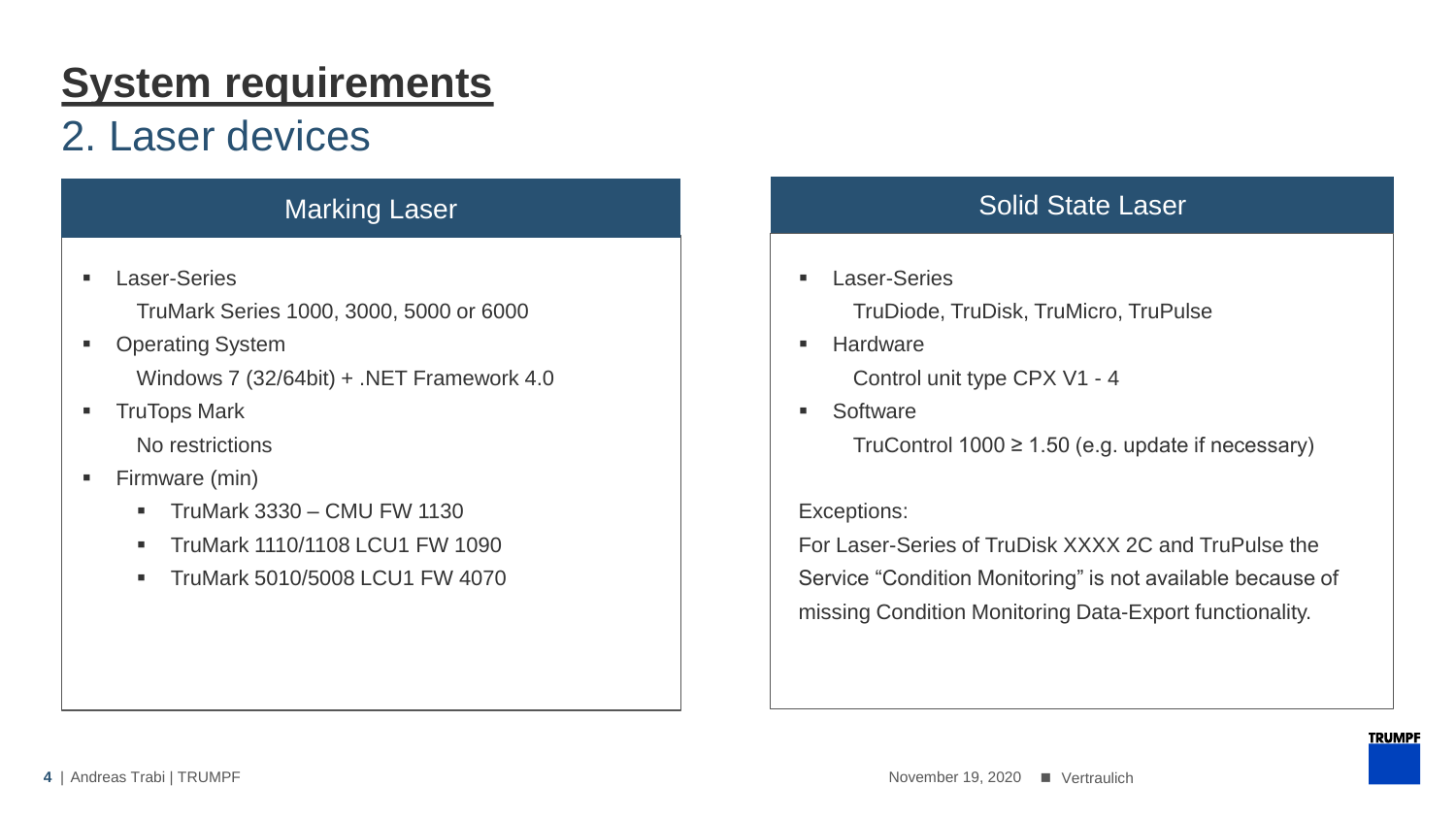## **System requirements**

## 3. Cloud Gate & network ports

To collect condition data from the laser through the LAN, the following network configuration has to be done.

- OPC UA Server (part of laser control): Port 4840, inbound on laser (mandatory)
- SSH: Port 22, inbound on laser (mandatory for TruControl Version <= V.2.24)
- ICPM / Ping (recommended for connectivity diagnostics)
- Web Socket Protocol (ws/wss) should be enabled for better network performance

### Connectivity from Factory Gate to Laser **Connectivity from Factory Gate to TRUMPF**

The connection to the Cloud Gate through the Internet is protected via HTTPS. No condition data is stored in the Cloud Gate. To send condition date from the Factory Gate to TRUMPF via the Internet, the following network configuration has to be done.

- To Cloud Gate: Port443 / HTTPS
- Cloud Gate URL: wss://trumpf.axoom-gate.com
- HTTP proxy is supported:

Proxy account/credentials need to be configured on the Factory Gate, if so required by the proxy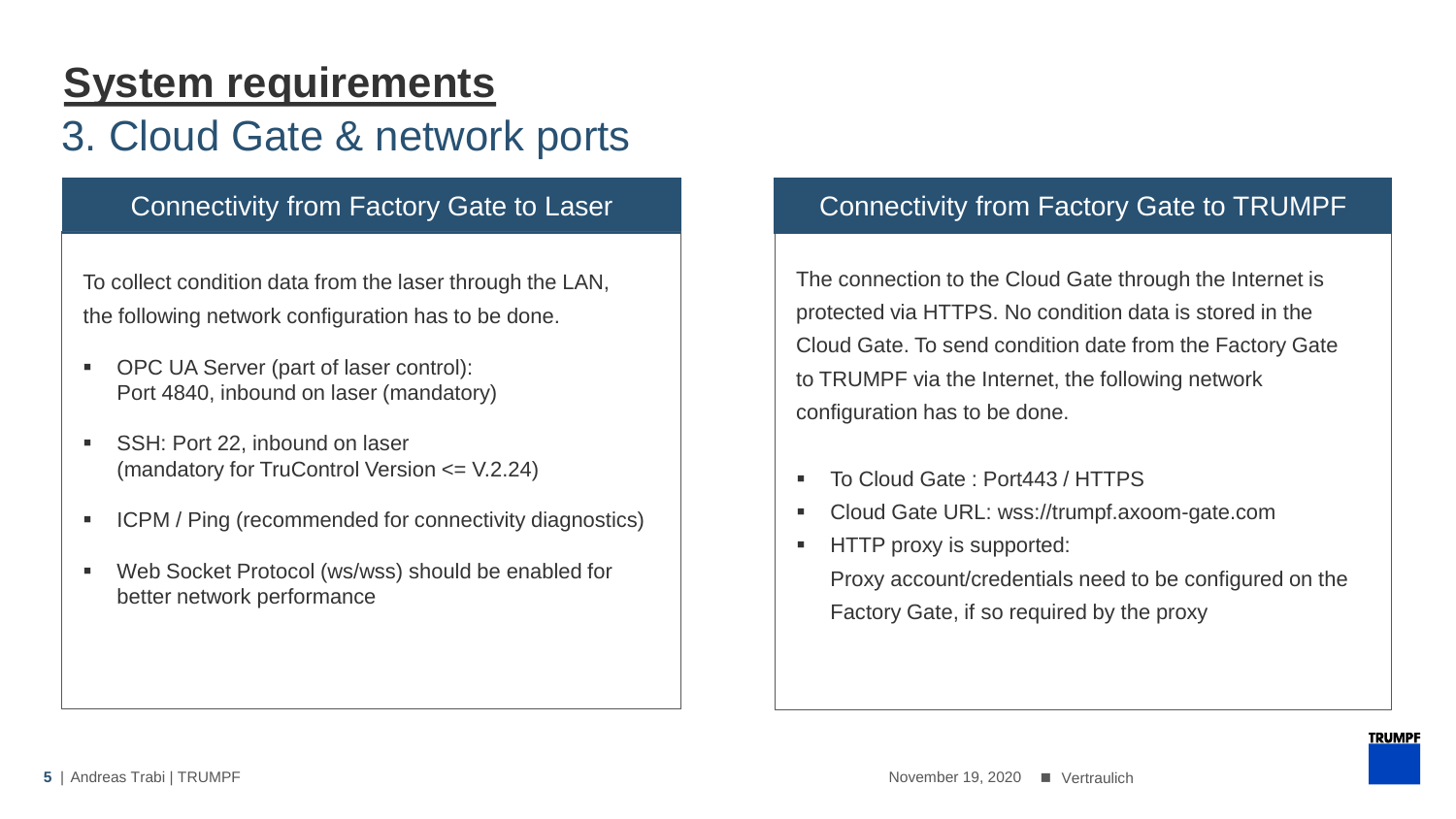## **Network and infrastructure**

## Example of a typical network topology



\*Firewall/Router between Laser and Factory Gate not required

**TRUMPF**